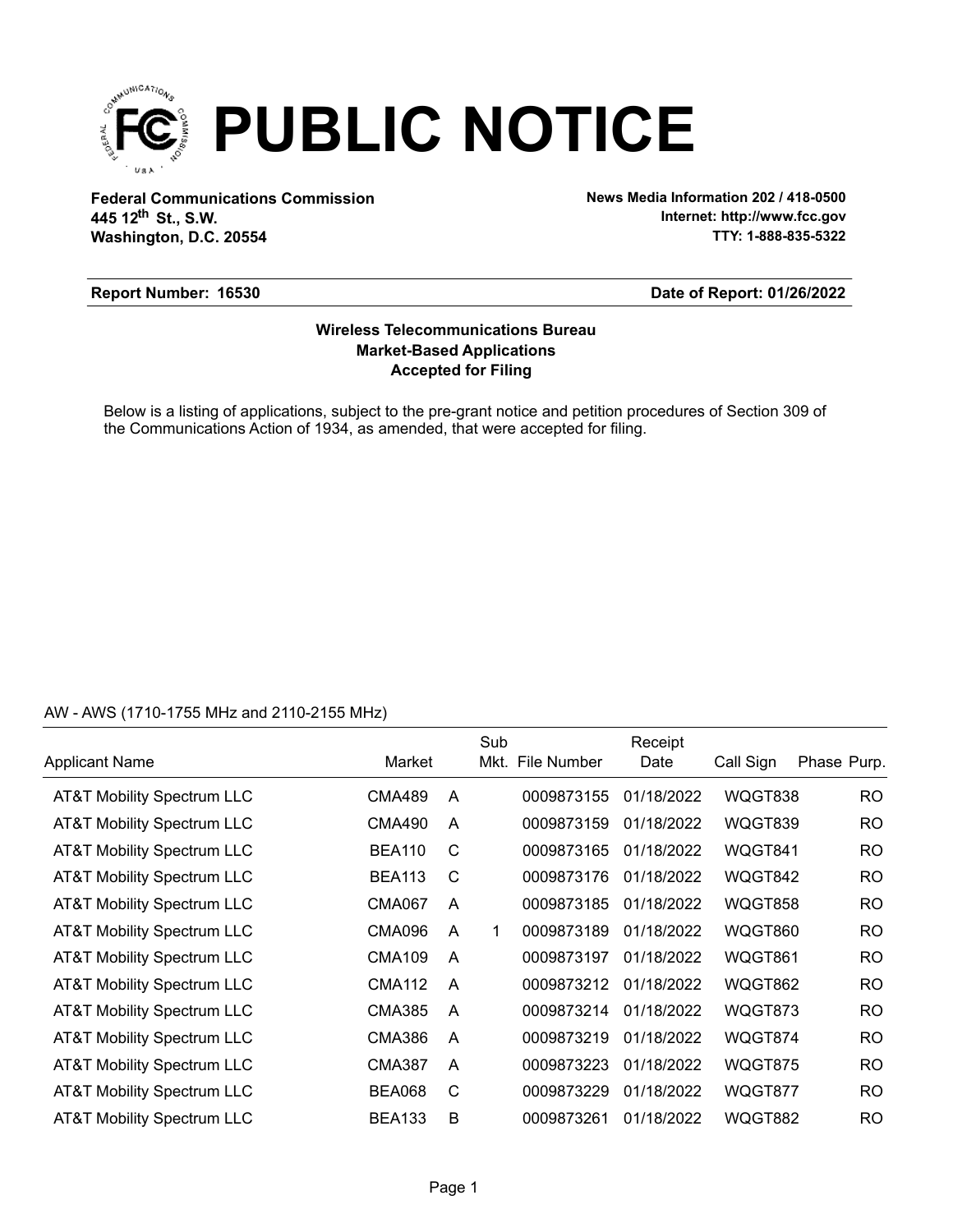# AW - AWS (1710-1755 MHz and 2110-2155 MHz)

|                                       |               |              | Sub            |                  | Receipt    |                |                |
|---------------------------------------|---------------|--------------|----------------|------------------|------------|----------------|----------------|
| <b>Applicant Name</b>                 | Market        |              |                | Mkt. File Number | Date       | Call Sign      | Phase Purp.    |
| <b>AT&amp;T Mobility Spectrum LLC</b> | <b>BEA149</b> | C            |                | 0009873333       | 01/18/2022 | <b>WQGT885</b> | <b>RO</b>      |
| <b>AT&amp;T Mobility Spectrum LLC</b> | <b>BEA151</b> | С            | 3              | 0009873354       | 01/18/2022 | <b>WQGT886</b> | <b>RO</b>      |
| <b>AT&amp;T Mobility Spectrum LLC</b> | <b>CMA096</b> | A            | $\overline{2}$ | 0009873360       | 01/18/2022 | WQTL238        | <b>RO</b>      |
| Cellco Partnership                    | <b>BEA106</b> | C            | 5              | 0009878904       | 01/21/2022 | WQGL792        | <b>RO</b>      |
| New Cingular Wireless PCS, LLC        | <b>CMA419</b> | A            |                | 0009872870       | 01/18/2022 | WQGT836        | <b>RO</b>      |
| New Cingular Wireless PCS, LLC        | <b>CMA420</b> | A            |                | 0009872878       | 01/18/2022 | WQGT837        | <b>RO</b>      |
| New Cingular Wireless PCS, LLC        | <b>BEA117</b> | C            |                | 0009872911       | 01/18/2022 | WQGT843        | <b>RO</b>      |
| New Cingular Wireless PCS, LLC        | <b>CMA163</b> | A            |                | 0009872924       | 01/18/2022 | WQGT844        | <b>RO</b>      |
| New Cingular Wireless PCS, LLC        | <b>CMA278</b> | A            |                | 0009872979       | 01/18/2022 | WQGT845        | <b>RO</b>      |
| New Cingular Wireless PCS, LLC        | <b>CMA513</b> | A            |                | 0009872984       | 01/18/2022 | WQGT846        | <b>RO</b>      |
| New Cingular Wireless PCS, LLC        | <b>CMA514</b> | A            |                | 0009872992       | 01/18/2022 | WQGT847        | <b>RO</b>      |
| New Cingular Wireless PCS, LLC        | <b>CMA515</b> | A            |                | 0009873011       | 01/18/2022 | WQGT848        | <b>RO</b>      |
| New Cingular Wireless PCS, LLC        | <b>CMA518</b> | A            |                | 0009873084       | 01/18/2022 | WQGT849        | <b>RO</b>      |
| New Cingular Wireless PCS, LLC        | <b>CMA519</b> | A            |                | 0009873094       | 01/18/2022 | <b>WQGT850</b> | <b>RO</b>      |
| New Cingular Wireless PCS, LLC        | <b>CMA272</b> | A            |                | 0009873108       | 01/18/2022 | WQGT867        | <b>RO</b>      |
| New Cingular Wireless PCS, LLC        | <b>BEA069</b> | C            |                | 0009873131       | 01/18/2022 | WQGT878        | <b>RO</b>      |
| New Cingular Wireless PCS, LLC        | <b>BEA097</b> | С            | 5              | 0009873147       | 01/18/2022 | <b>WQGT880</b> | <b>RO</b>      |
| New Cingular Wireless PCS, LLC        | <b>BEA098</b> | $\mathsf{C}$ |                | 0009873151       | 01/18/2022 | <b>WQGT881</b> | <b>RO</b>      |
| <b>T-Mobile License LLC</b>           | <b>CMA474</b> | A            |                | 0009878021       | 01/20/2022 | WQGL806        | R <sub>O</sub> |
| T-Mobile License LLC                  | <b>CMA476</b> | A            |                | 0009878024       | 01/20/2022 | WQGL807        | <b>RO</b>      |

# CN - PCS Narrowband

| <b>Applicant Name</b>      | Market    |      | Sub<br>Mkt. File Number | Receipt<br>Date | Call Sign | Phase Purp. |
|----------------------------|-----------|------|-------------------------|-----------------|-----------|-------------|
| AMS Spectrum Holdings, LLC | MTA001    | - 27 | 0009872873 01/18/2022   |                 | WPUH510   | RO.         |
| AMS Spectrum Holdings, LLC | MTA009 27 |      | 0009872879 01/18/2022   |                 | WPUH512   | RO.         |

#### CW - PCS Broadband

| <b>Applicant Name</b>               | Market |       | Sub | Mkt. File Number      | Receipt<br>Date | Call Sign | Phase Purp. |
|-------------------------------------|--------|-------|-----|-----------------------|-----------------|-----------|-------------|
| Sprint Spectrum Realty Company, LLC | BTA425 | $-$ F |     | 0009875285 01/19/2022 |                 | WQQQ248   | RO.         |

## ED - Educational Broadband Service

| Applicant Name                          | Market | Sub | Mkt. File Number      | Receipt<br>Date | Call Sign | Phase Purp. |
|-----------------------------------------|--------|-----|-----------------------|-----------------|-----------|-------------|
| ASHEVILLE-BUNCOMBE TECHNICAL CON P03046 |        |     | 0009875557 01/19/2022 |                 | WND616    | RO.         |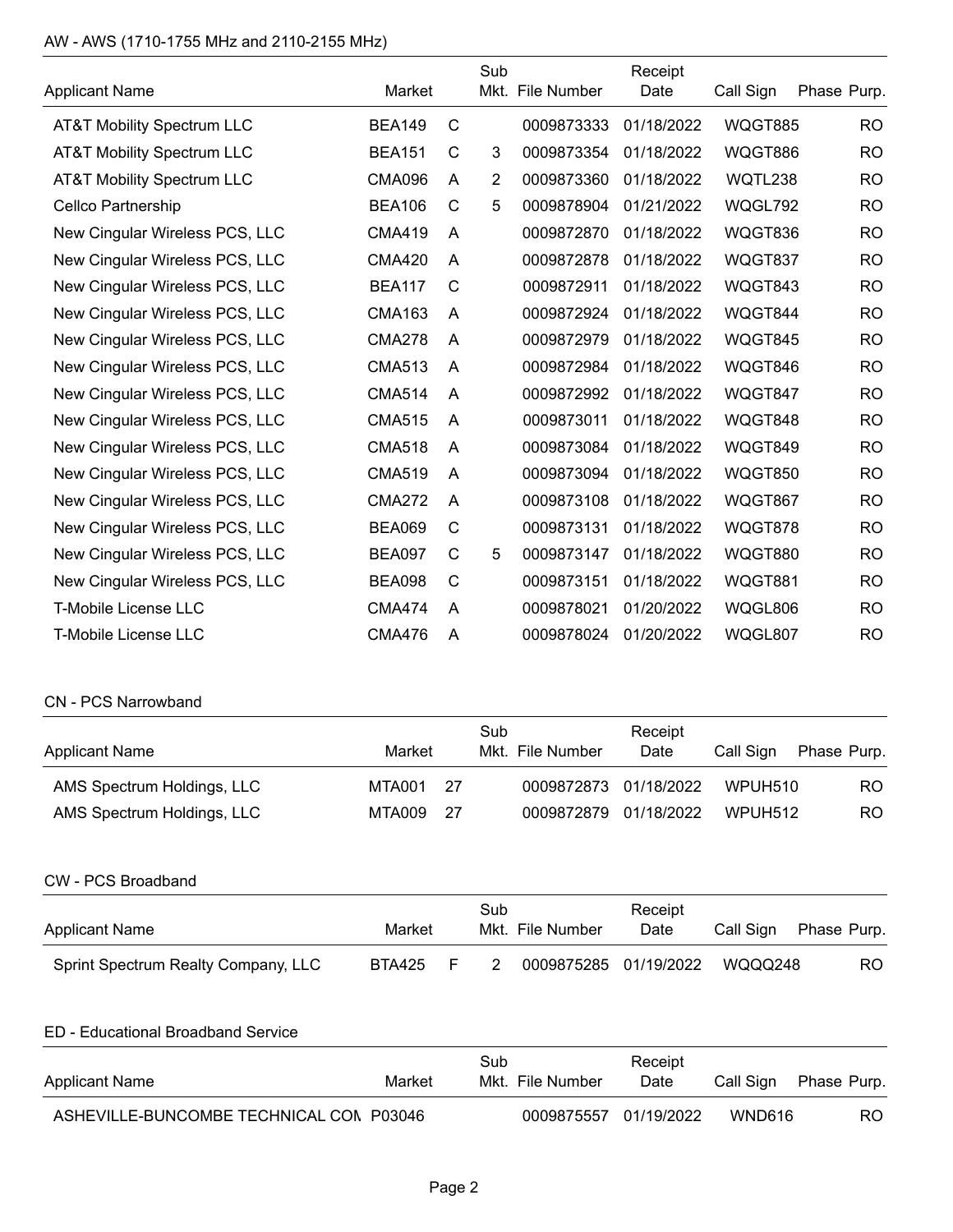### ED - Educational Broadband Service

| <b>Applicant Name</b>                                  | Market | Sub | Mkt. File Number | Receipt<br>Date | Call Sign     | Phase Purp.    |
|--------------------------------------------------------|--------|-----|------------------|-----------------|---------------|----------------|
| Board of Trustees of State Institutions of Higl P01030 |        |     | 0009875605       | 01/19/2022      | <b>WLX422</b> | RO.            |
| Board of Trustees of State Institutions of Higl P02491 |        |     | 0009875621       | 01/19/2022      | <b>WLX417</b> | R <sub>O</sub> |
| BOARD OF TRUSTEES OF STATE INSTITU P01027              |        |     | 0009875613       | 01/19/2022      | <b>WLX415</b> | RO.            |
| BOARD OF TRUSTEES OF STATE INSTITU P03368              |        |     | 0009875625       | 01/19/2022      | <b>WLX409</b> | RO.            |
| BOARD OF TRUSTEES OF STATE INSTITU P01025              |        |     | 0009875631       | 01/19/2022      | <b>WLX412</b> | RO.            |
| Hispanic Information and Telecommunicatior P03372      |        |     | 0009879162       | 01/21/2022      | <b>WLX435</b> | RO.            |
| Hispanic Information and Telecommunicatior P01117      |        |     | 0009879185       | 01/21/2022      | <b>WLX806</b> | RO.            |

### MS - Multiple Address Service, Auctioned

| <b>Applicant Name</b> | Market        |     | Sub | Mkt. File Number      | Receipt<br>Date | Call Sign | Phase Purp. |
|-----------------------|---------------|-----|-----|-----------------------|-----------------|-----------|-------------|
| DCP Midstream LP      | BEA135 AX     |     |     | 0009878556 01/21/2022 |                 | WPUM784   | RO.         |
| DCP Midstream LP      | <b>BFA141</b> | AM  |     | 0009878568 01/21/2022 |                 | WPUM817   | RO.         |
| DCP Midstream LP      | <b>BFA141</b> | AO. |     | 0009878634 01/21/2022 |                 | WPUM819   | RO.         |

#### Purpose Key:

AM Amendment

- LM Lease Modification **RM RM RM RM RM RM RM RM RM**<br>
MD Modification RO
- MD Modification **NATA** RO
- NT Certification of Construction
- NE<br>RM New
- Renewal/Modification
	- Renewal Only